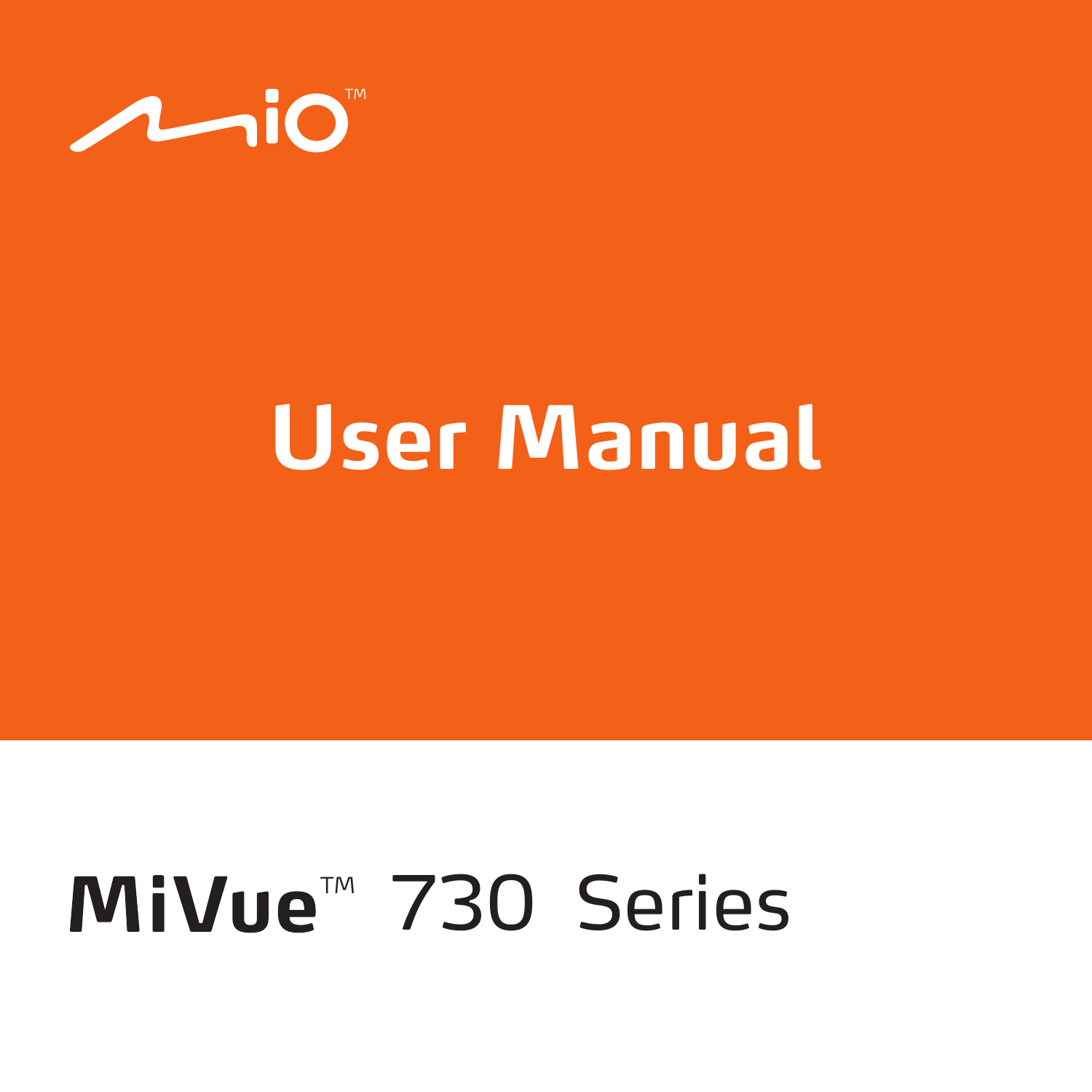Revision: R00 (10/2017)

#### **Disclaimer**

The screenshots in this manual may differ between different operating systems and software versions. You can download the latest User Manual of your product from Mio™ website (www.mio.com).

Specifications and documents are subject to change without notice. MiTAC does not warrant this document is error-free. MiTAC assumes no liability for damage incurred directly or indirectly from errors, omissions or discrepancies between the device and the documents.

#### **Note**

Not all models are available in all regions.

Depending on the specific model purchased, the colour and look of your device and accessories may not exactly match the graphics shown in this document.

MiTAC Europe Ltd. Spectrum House, Beehive Ring Road, London Gatwick Airport, RH6 0LG, UNITED KINGDOM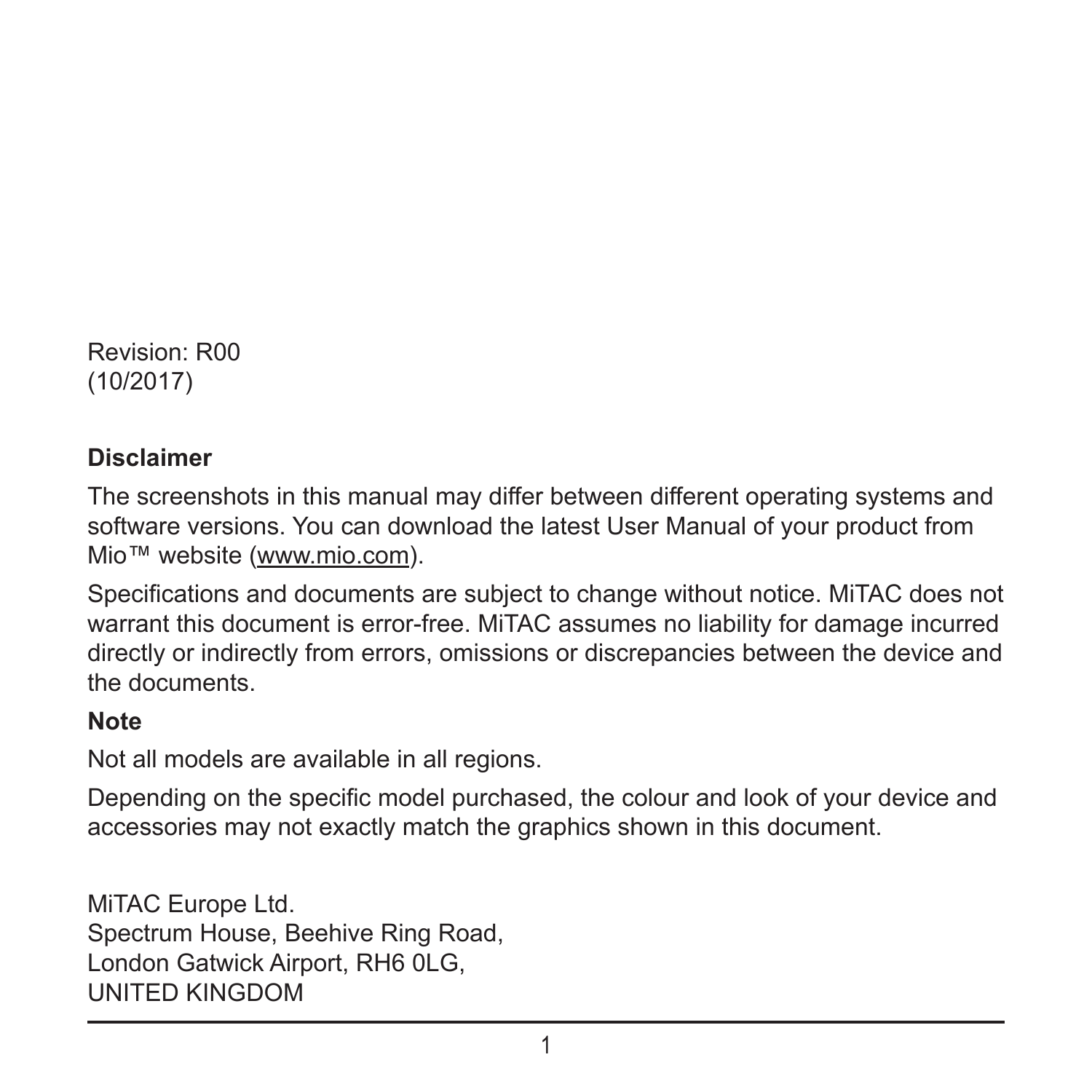### **Table of Contents**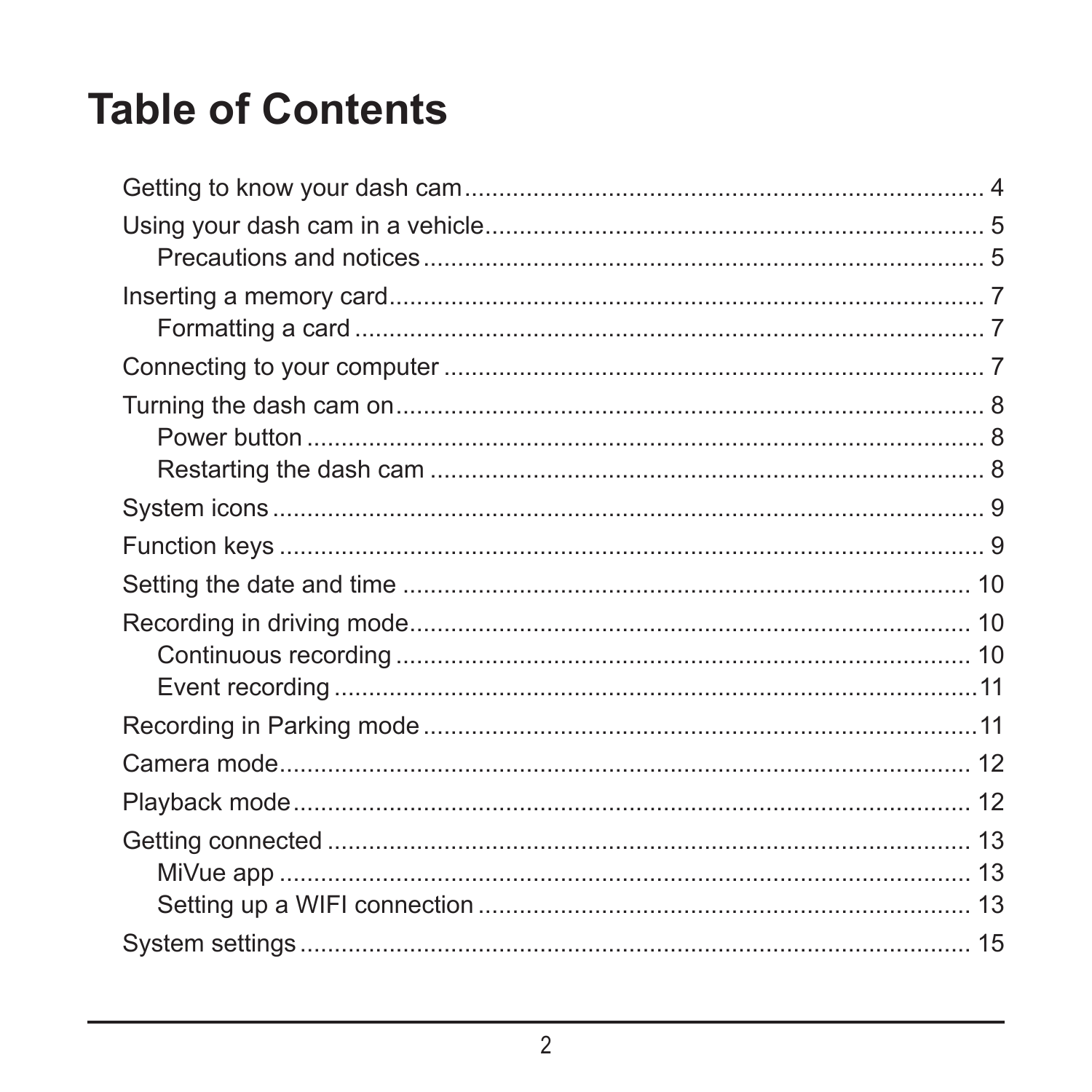| 22 |
|----|
|    |
| 23 |
| 24 |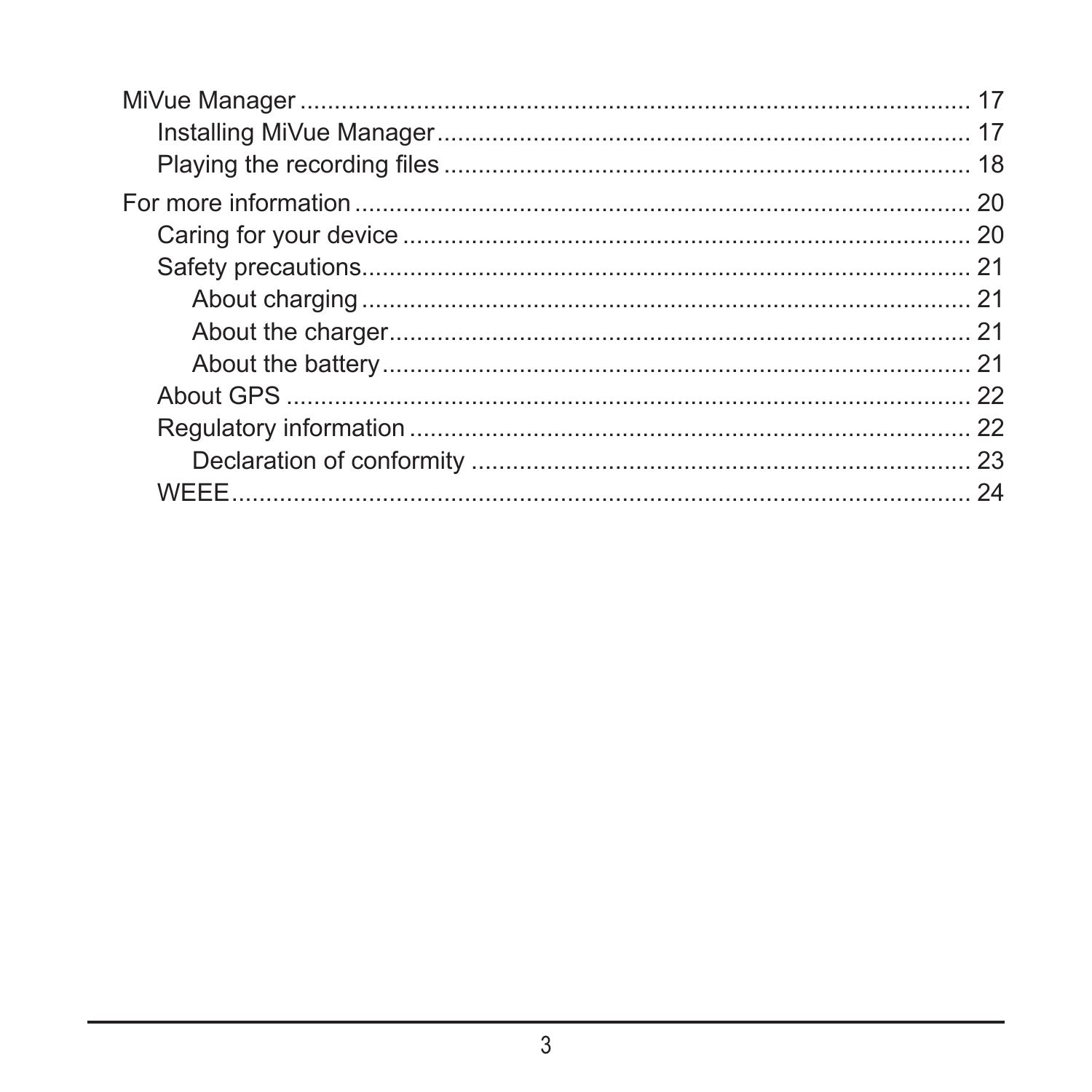# **Getting to know your dash cam**

**Note:** The screenshots and other presentations shown in this manual may differ from the ones generated by the actual product.



- Memory card slot
- Shutdown button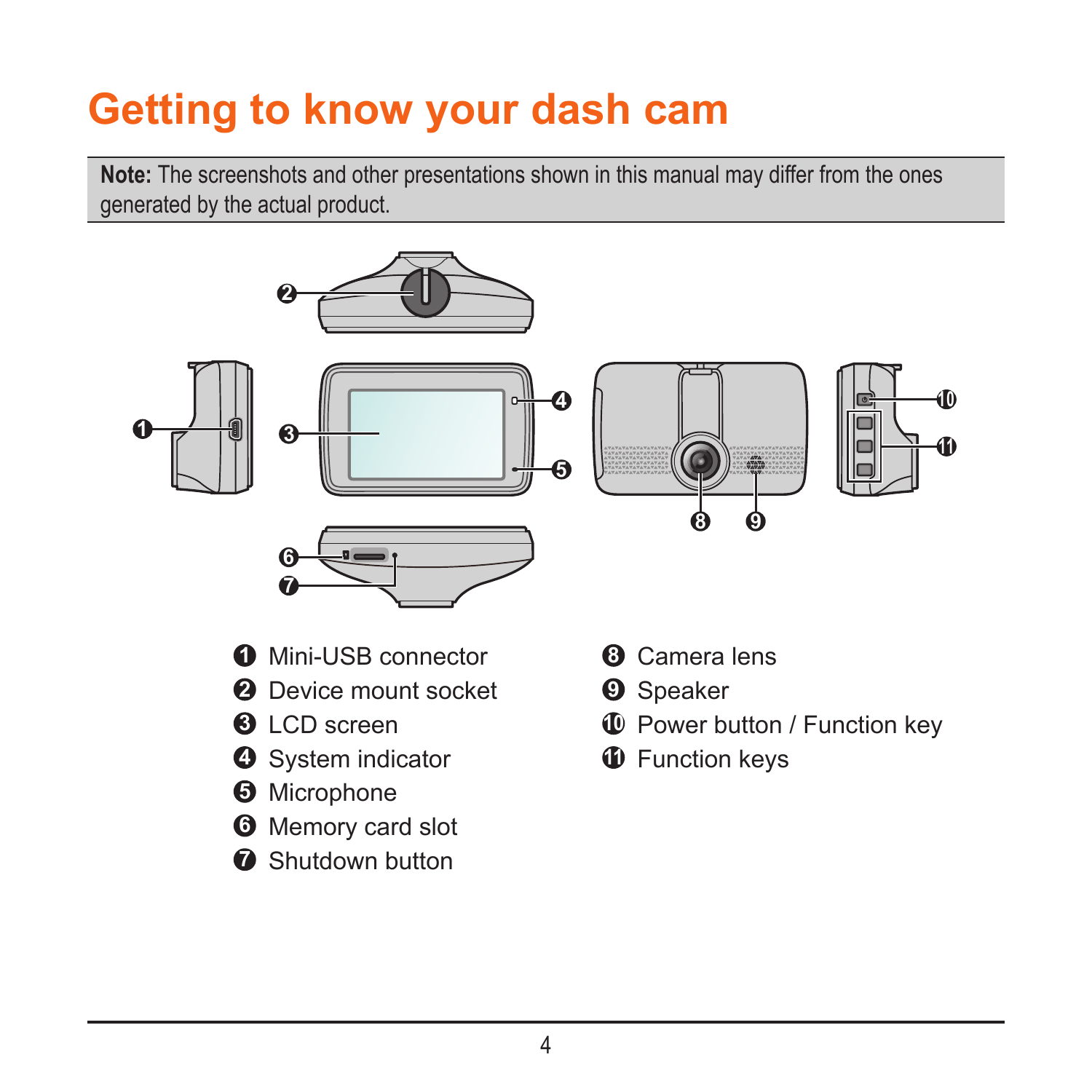# **Using your dash cam in a vehicle**

### **Precautions and notices**

- Do not operate the device while driving. Using this product does not change the requirement for a driver to take full responsibility for his or her behavior. This responsibility includes observing all traffic rules and regulations in order to avoid accidents, personal injury or property damage.
- A window mount is needed when using the dash cam in a car. Make sure that you place the dash cam in an appropriate place, so as not to obstruct the driver's view or deployment of airbags.
- Make sure that no object is blocking the camera lens and no reflective material is placed near the lens. Please keep the lens clean.
- If the car's windscreen is tinted with a coating, it may impact the recording quality.
- To ensure the highest quality recordings, you are advised to place the dash cam near the rear view mirror.
- Select an appropriate location for mounting the device in a vehicle. Never place the device where the driver's field of vision is blocked.
- If the car's windscreen is tinted with a reflective coating, it may be athermic and impact the GPS reception. In this instance, please mount your device where there is a "clear area."
- The system will automatically calibrate the G sensor of the device during startup. To avoid G sensor malfunction, always turn the device on AFTER you mount it in the vehicle properly.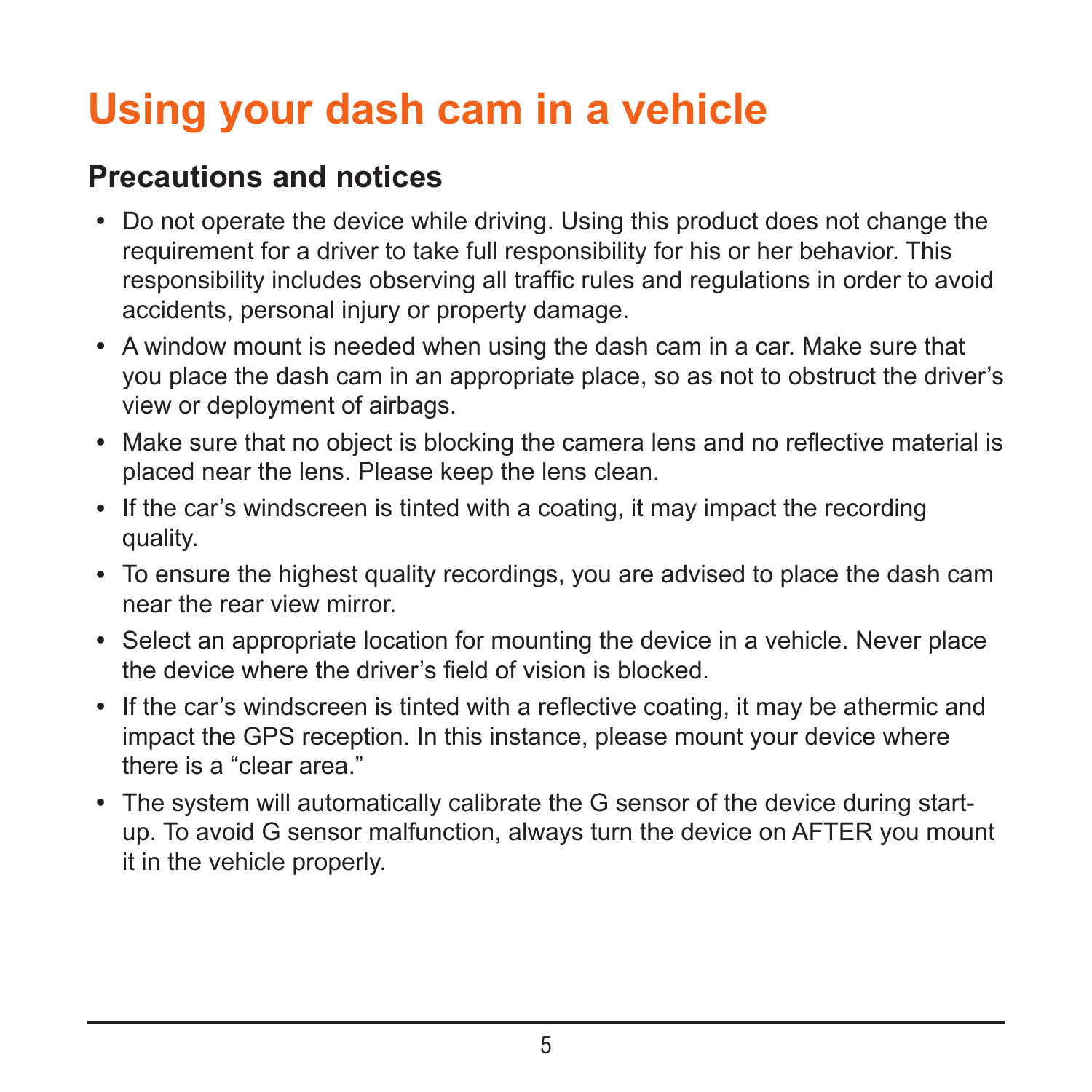Make sure that your car is parked on level ground. Follow the instructions to mount your dash cam in a vehicle securely.

1. Mount the dash cam.



2. Adjust the lens angle.

When adjusting the angle of mounting, make sure that the camera's view is parallel with the level ground and the ground/sky ratio is close to 6/4.

3. Connect the cables.

Route the cables through the top ceiling and the A-pillar so that it does not interfere with driving. Make sure that the cable installation does not interfere with the vehicle's airbags or other safety features.

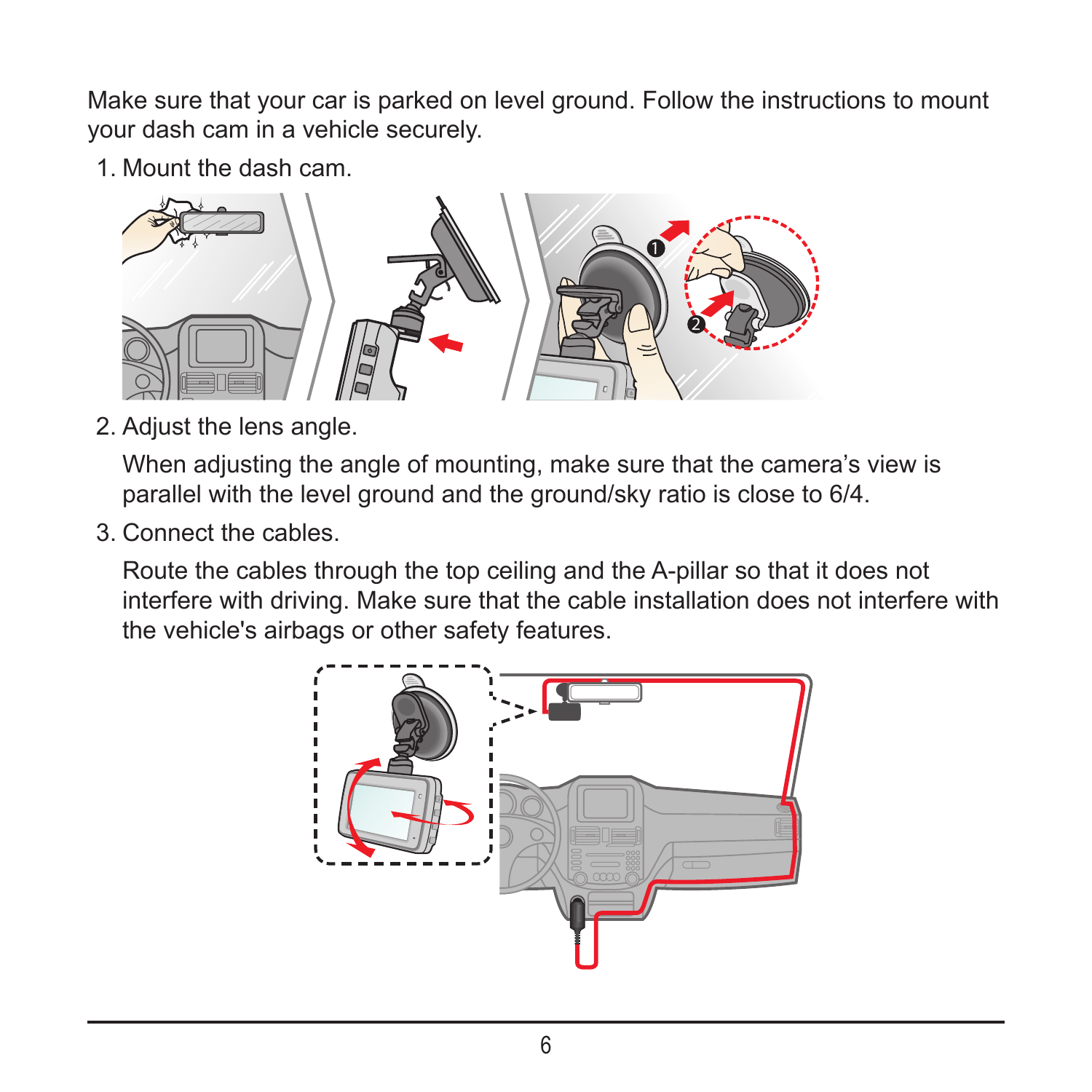# **Inserting a memory card**

#### **Note:**

- DO NOT apply pressure to the centre of the memory card.
- MiTAC does not quarantee the product's compatibility with memory cards from all manufacturers.
- Before you start recording, please format the memory card to avoid malfunction caused by files not created by the dash cam.
- Turn the device off before removing the memory card.

You must insert a memory card (not supplied) before you can start recording. The dash cam supports the Class 10 memory cards with 8 GB – 128 GB capacity.

Hold the card (MicroSD) by the edges and gently insert it into the slot as shown in the illustration. To remove a card, gently push the top edge of the card inwards to release it and pull it out of the slot.



### **Formatting a card**

To format a memory card (all data will be erased), press  $\equiv$  and select **Format**.

### **Connecting to your computer**

You can connect the dash cam to your computer to access data on the memory card. Connect the dash cam to the computer via a USB cable (not supplied).

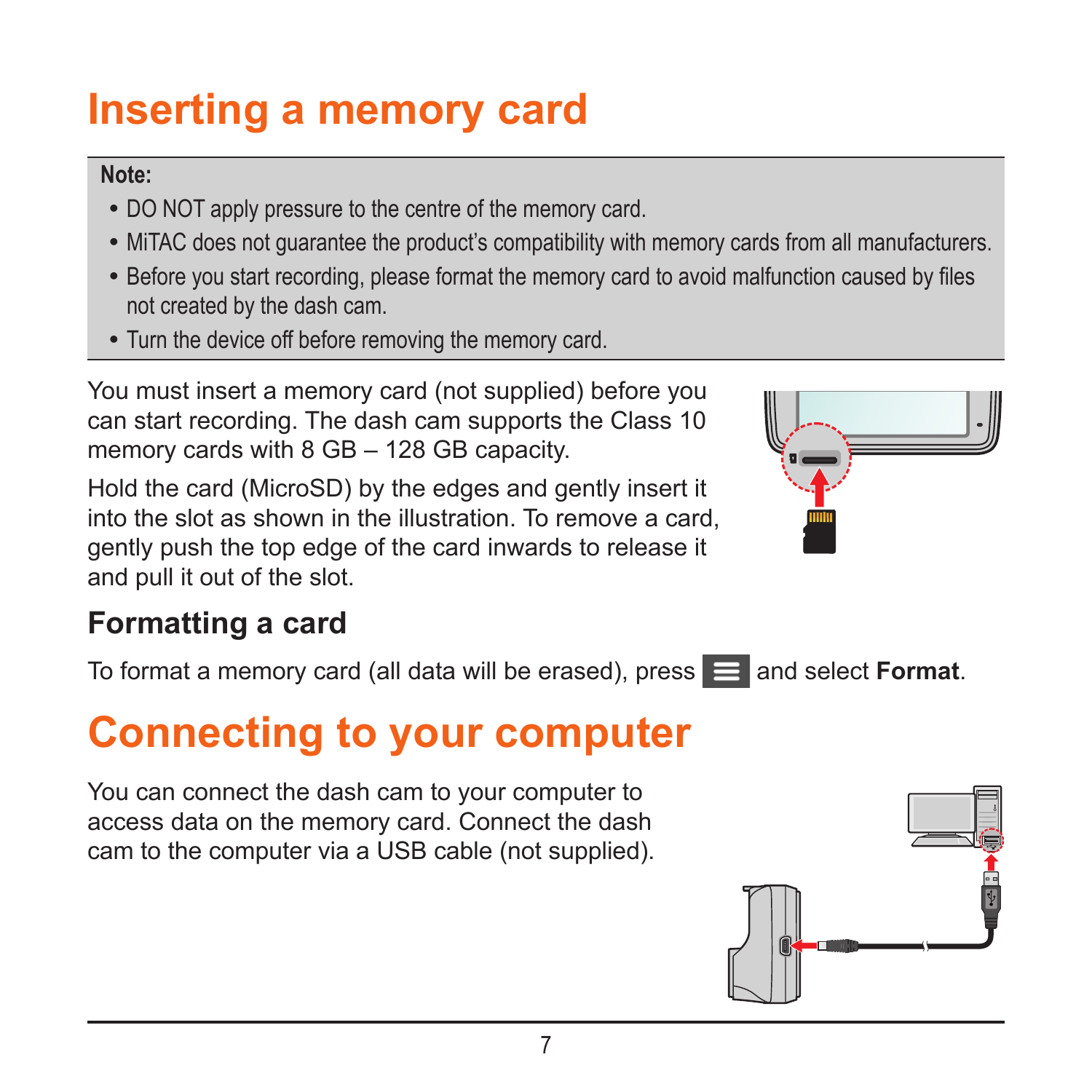# **Turning the dash cam on**

Complete the installation according to the instructions in the "Using your dash cam in a vehicle" section. Once the vehicle engine is started, the dash cam automatically turns on. The System indicator glows in green when the dash cam is powered.

### **Power button**

Press and hold the Power button for 2 seconds to manually turn the dash cam on and off.

### **Restarting the dash cam**

Occasionally, you may need to perform a hardware reset when the dash cam stops responding or if it appears to be "frozen" or unresponsive. To restart the dash cam, press and hold the Power button until the system powers off; press the Power button again to turn the dash cam on.

If the system does not shut down by keeping the Power button pressed, you can force it to shut down by inserting a small rod (such as a straightened paperclip) into the Shutdown button on the device.

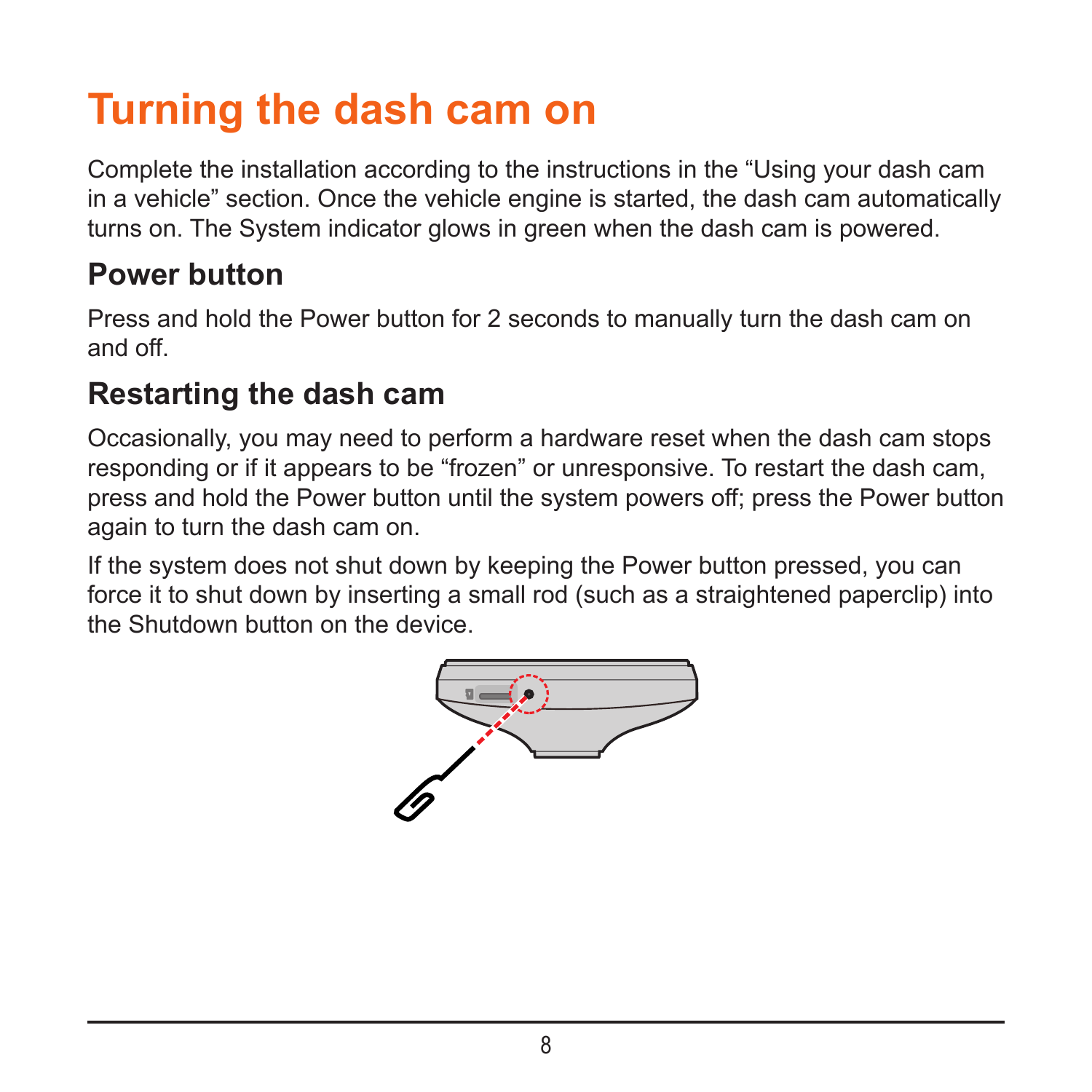# **System icons**

Various system icons on the status bar at the top of the screen provide the status information of your device. The icons displayed will vary depending on your device model and state.



## **Function keys**

The device provides four function keys to control the corresponding icons displayed on the LCD screen. The keys' functions may vary on different screens.

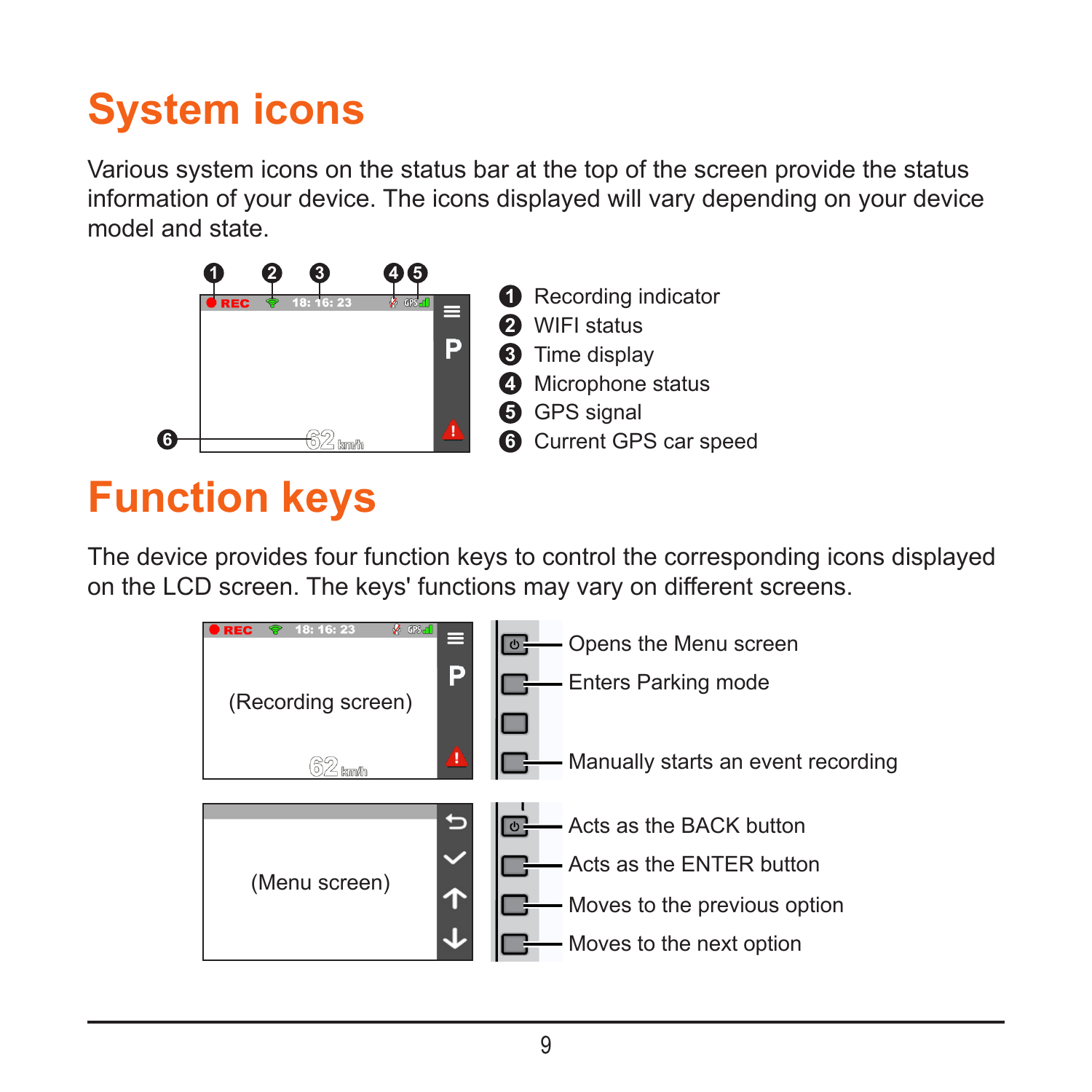# **Setting the date and time**

To make sure that the date and time of your recordings are correct, check the settings before you begin recording.

- 1. Press  $\equiv$  to access the Settings Menu.
- 2. Select **System** > **Date/Time**.
- 3. Select **Use GPS time** or **Manual**:
	- When you select **Use GPS time**, press **1**  $\frac{1}{2}$  to select the time zone of your location. The system will set date and time according to the GPS location.

**Note:** This feature is not available on all models.

- When you select **Manual**, the system will display the date and time setting screen. Use  $\left\lfloor \frac{1}{2} \right\rfloor$  to adjust the value of the selected field; press  $\left\lfloor \frac{1}{2} \right\rfloor$ and repeat the step until all fields have been changed.
- 4. When done, press  $\vee$ .

# **Recording in driving mode**

### **Continuous recording**

By default, the system will automatically begin with continuous recording in a few seconds after start-up. The System indicator flashes in green and amber alternately while the recording is in progress.

When continuous recording is in progress, you can manually stop recording by pressing  $\equiv$  . Press  $\blacktriangleright$  to return to the recording screen; the system will start continuous recording automatically.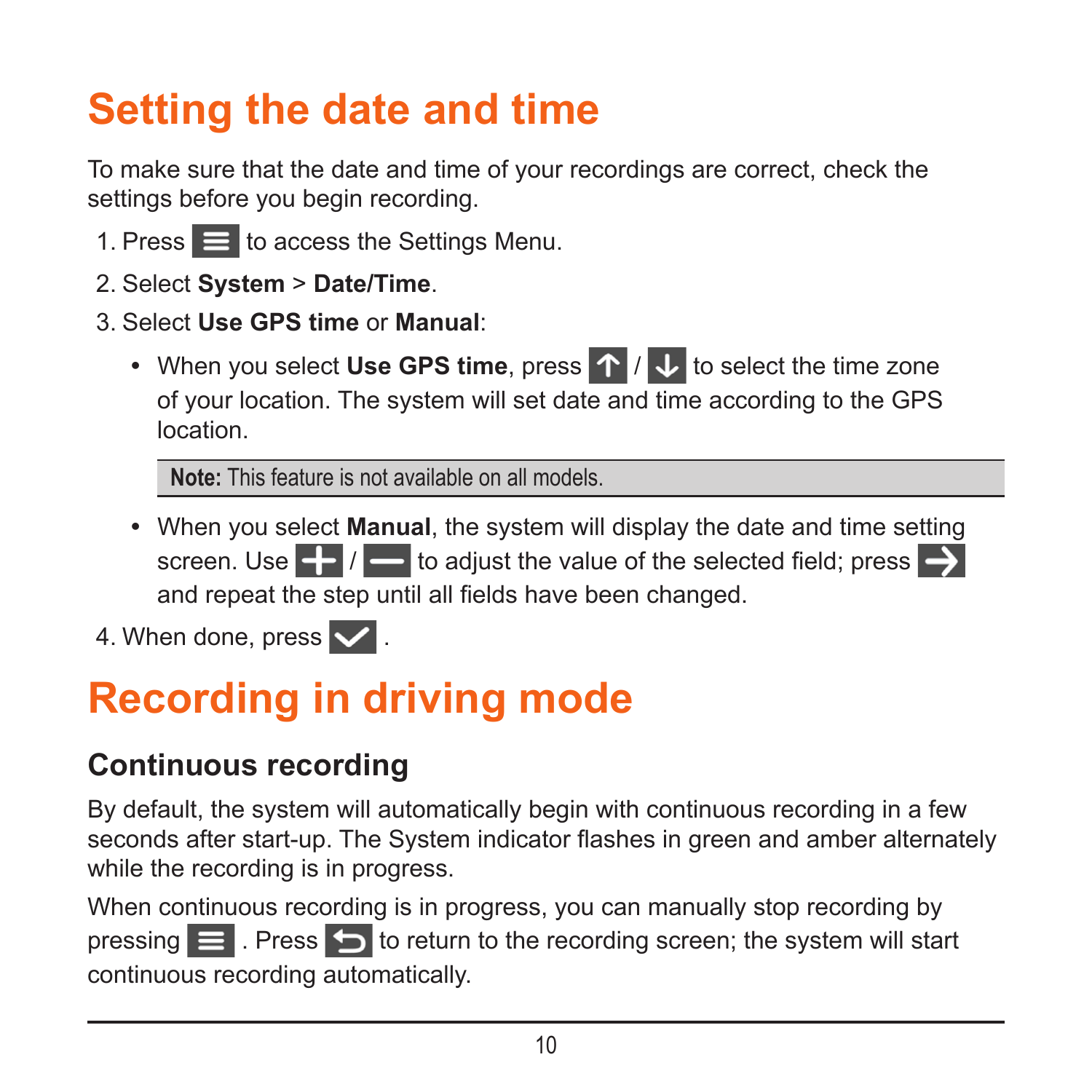The recording may be divided into several video clips; recording will not stop between video clips. The continuous recordings can be found in the "Video" category for file playback.

### **Event recording**

By default, if an event happens such as a sudden impact, high speed driving, an aggressive turn or an accidental crash during continuous recording, the G sensor will prompt the dash cam to start recording the event.

| Note: You can change the sensitivity level of the G sensor by selecting $\blacktriangleright$ > Video Recording > |  |
|-------------------------------------------------------------------------------------------------------------------|--|
| <b>G-Sensor Sensitivity.</b>                                                                                      |  |

If you want to manually start an event recording while continuous recording is in progress, press the Event button  $\left(\begin{array}{c} 1 \\ 1 \end{array}\right)$ .

The event recordings can be found in the "Event" category for file playback.

### **Recording in Parking mode**

**Note:** This feature is not available on all models.

Your dash cam supports the parking recording function. You must use an additional power source to record the video during Parking mode, such as Mio Smart Box uninterruptible power cable which is sold separately. For more information on using Mio Smart Box, see the provided documentation in its package.

The Parking mode function is disabled by default. You can enable the function by selecting > **Parking Mode** > **Detection** > **On**.

Before enabling Parking mode, please check the memory storage allocation of your device. Select > **System** > **Storage Allocation** to set a proper allocation for parking recording. Changing the allocation will erase the memory card, so save any videos or photos to your computer first.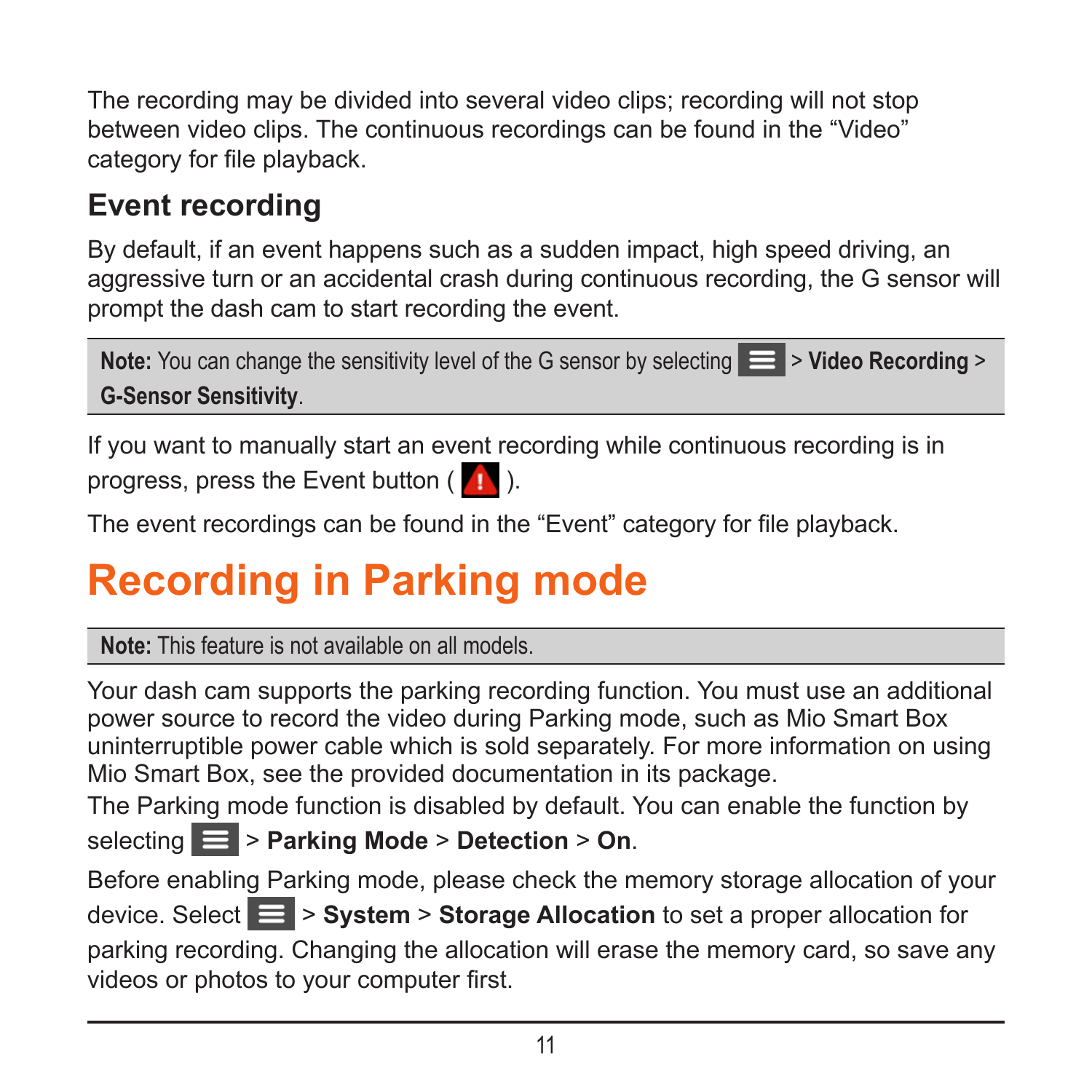When the Parking mode detection is enabled, the system will enter Parking mode when you:

• Disconnect the device's power (for example, when the vehicle engine is stopped or the power cable is disconnected) or when the car stops moving for about 5 minutes.

**Note:** The feature is triggered by the G sensor of the device. You can change the configuration by selecting > **Parking Mode** > **Auto Entry**.

• Press  $\mathbf{P}$  to manually start Parking mode while continuous recording is in progress.

The Parking indicator flashes in red when Parking recording is in progress.To stop Parking mode and resume continuous recording, press  $\Box$ . If movements are detected and recorded during Parking mode, you will be asked to playback the video when you stop Parking mode.

The parking recordings can be found in the "Parking" category for file playback.

### **Camera mode**

The dash cam allows you to take a photo: press  $\mathbf{E}$  > **Camera** >  $\mathbf{0}$ .

The photos can be found in the "Photo" category for file playback.

### **Playback mode**

To select a video or photo for playback:

- 1. Press  $\equiv$  > File Playback.
- 2. Select the desired type.
- 3. Press  $\left\langle \left\langle \right\rangle \right\rangle$  to select the desired file from the list and then press  $\left\langle \right\rangle$  to start playback.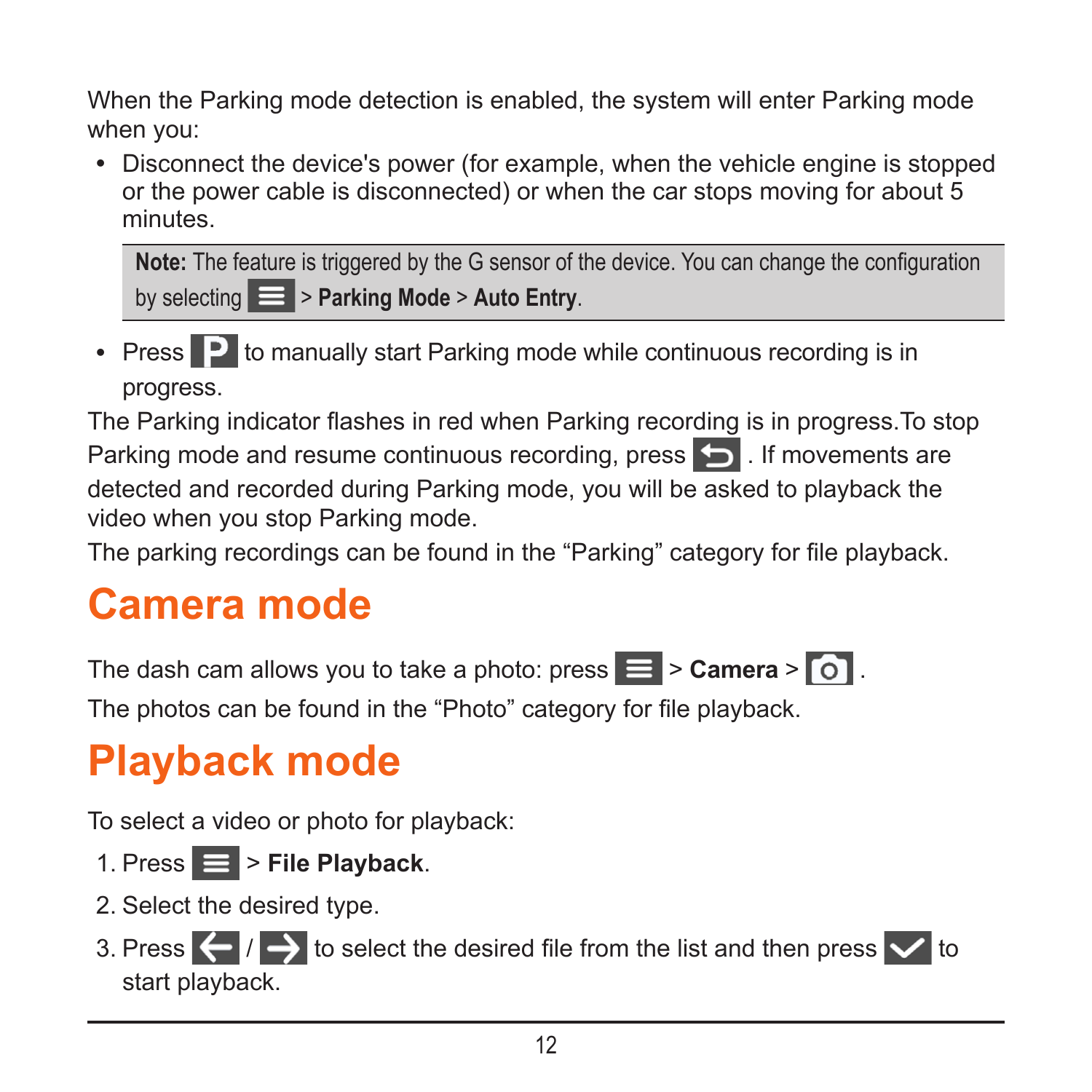- 4. During playback, you can:
	- While playing videos, press  $\mathbf{K}$  /  $\mathbf{N}$  to play the previous/next video.
	- While viewing photos, press  $\left\langle \cdot\right\rangle$  to display the previous/next photo.
	- Press  $\bigcirc$  to return to the list.
	- Press cod to display the pop-up menu to select:
		- **Play / Pause:** Starts or pauses the playback.
		- Move to Event: Moves the file to the "Event" category.
		- **Transfer to phone:** Uploads the selected video/photo to your smartphone.
		- **Delete:** Deletes the file

### **Getting connected**

### **MiVue app**

The MiVue app is an integrated application that allows you to share and back up the videos recorded on a MiVue dash cam via WIFI. Search for "MiVue" in Apple App Store or in Google Play Store to download the MiVue app for free.

#### **Note:**

- The MiVue app is compatible with iOS 9.0 (and above) and Android 5.0 (and above) devices. MiTAC does not guarantee the product's compatibility with smartphones from all manufacturers.
- Not all features are available for every model.

### **Setting up a WIFI connection**

**Note:** This feature is not available on all models.

The WIFI function allows you to connect the dash cam to your smartphone. The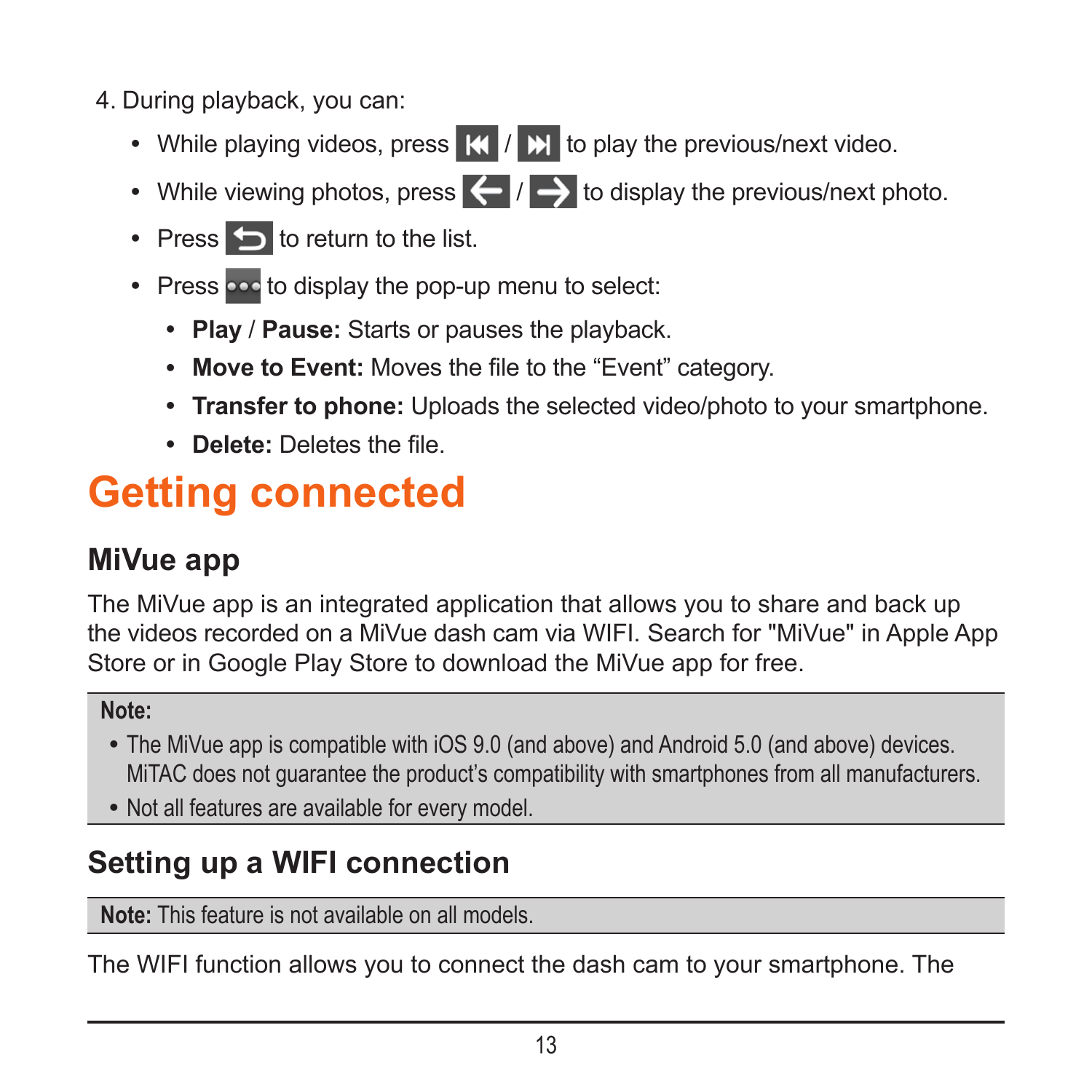WIFI function is disabled by default. You can enable WIFI by selecting  $\blacktriangleright$  **WIFI** > **On**. Once enabled, the WIFI setting screen displays the SSID and password of the dash cam.

Follow the steps to set up the wireless network connection between the dash cam and your smartphone:

- 1. Enable the wireless network function of the smartphone.
- 2. On your smartphone, open the MiVue app and follow the on-screen instructions to set up the connection.

The next time you use your smartphone to connect to the dash cam, you will not be prompted to enter the password again unless you reset your phone to the factory default settings.

3. You can check the WIFI connection status by the WIFI icon on the dash cam.

| ති        | The dash cam is connected to the smartphone and paired with the<br>MiVue app.         |
|-----------|---------------------------------------------------------------------------------------|
| <u>କ୍</u> | The dash cam is not connected to the smartphone.                                      |
| Ô         | The dash cam is connected to the smartphone but not paired with the<br>MiVue app yet. |

4. On your smartphone, open the MiVue app and keep it awake. You can now transfer videos by pressing the Event button.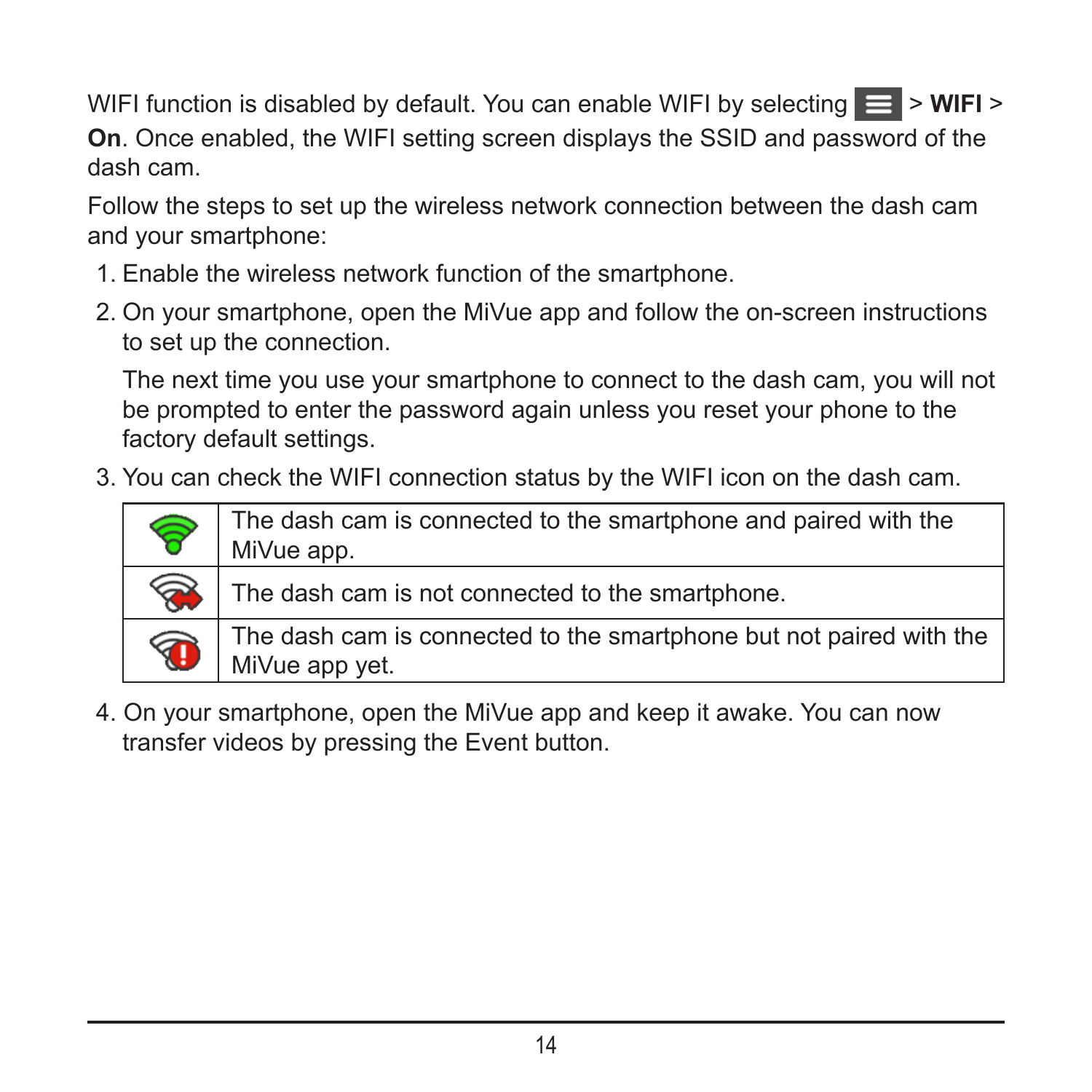# **System settings**

**Note:** Not all setting items and options are available for all models.

To customise the system settings, press  $\equiv$ .

<sup>l</sup> **File Playback** 

Plays the recorded videos and photos.

<sup>l</sup> **Camera**

Press to enter Camera mode.

<sup>l</sup> **WIFI**

Enables or disables WIFI. See the "Setting up a WIFI connection" section for information on connecting the dash cam to your smartphone.

#### <sup>l</sup> **Sound Recording**

Sets if you want to include sounds in the recordings. The default setting is **On**.

#### <sup>l</sup> **Parking Mode**

Allows you to change the settings of Parking mode. The available settings include:

- **Detection:** When enabled, the dash cam will automatically start recording when it detects movements or if an event happens in Parking mode.
- <sup>l</sup> **Detection Method:** Sets the parking detection method to **Only G-sensor**, **Only Motion** or **Both Motion & G-sensor**.
- <sup>l</sup> **Auto Entry:** Sets the mode (**Low**, **Medium**, **High** or **Manual**) for the system to enter Parking mode automatically.
- **Motion Detection:** Sets the sensitivity level of motion detection to Low, **Medium** or **High**.
- **· G-Sensor Sensitivity:** Sets the sensitivity level of the G sensor that allows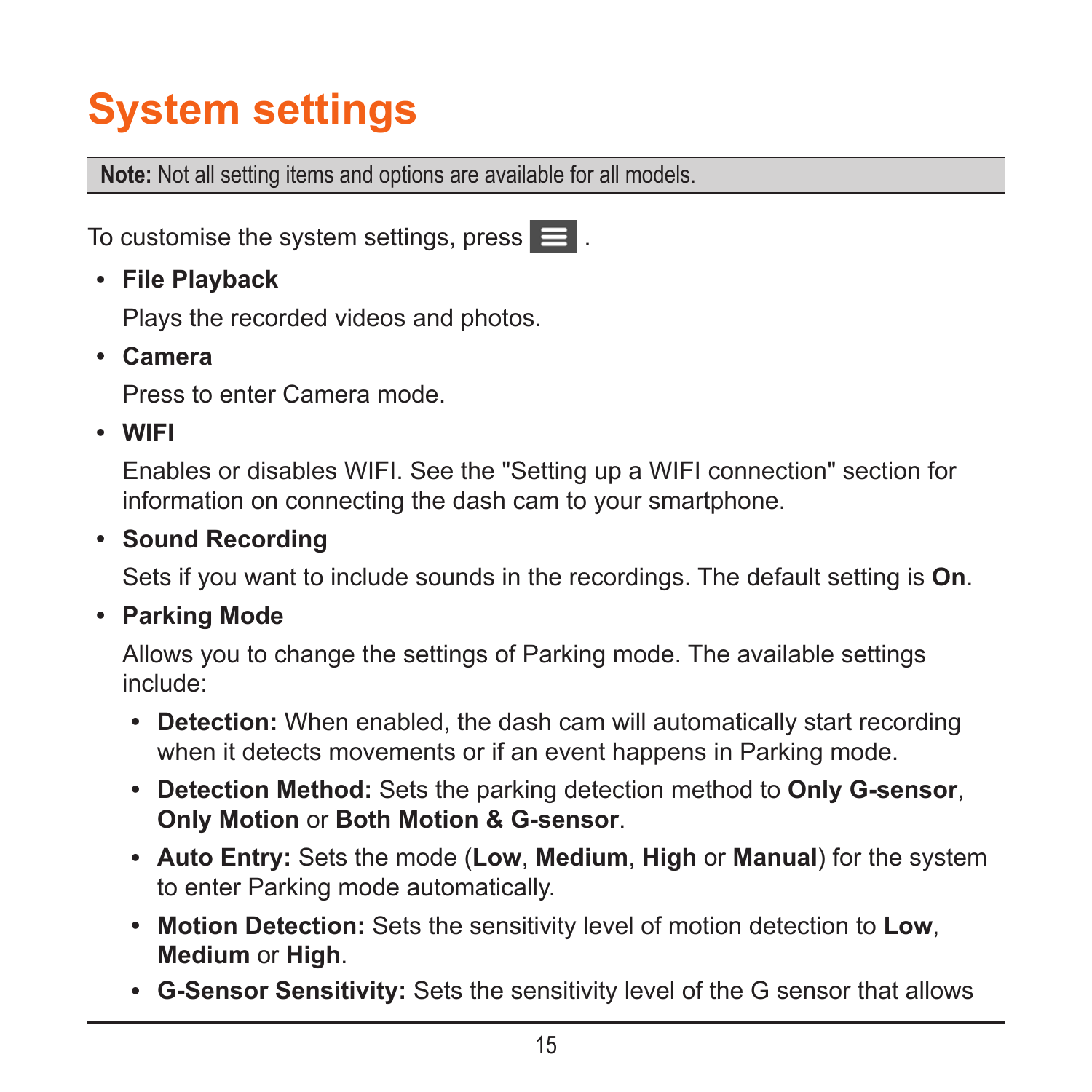automatic triggering of the parking recording when the dash cam is in Parking mode.

#### <sup>l</sup> **Video Recording**

Changes the settings of recording, including:

- <sup>l</sup> **Video Clip Length:** Sets the length of each video clip for a continuous recording (**1 min**, **3 min** or **5 min**).
- **WDR:** Enables the WDR (Wide Dynamic Range) function to improve the dash cam's image quality under high-contrast lighting conditions.
- <sup>l</sup> **EV:** Sets the exposure level (**-1** – **+1**) to adjust the brightness of the image. The default setting is **0**.
- Frequency: Sets the frequency to match the flicker frequency of the local power supply when recording.
- <sup>l</sup> **G-Sensor Sensitivity:** Sets the sensitivity level (6 levels, from **Low** to **High**) of the G sensor that allows automatic triggering of the event recording while continuous recording is in progress.
- <sup>l</sup> **Stamps:** Sets the information (**Coordinates** or **G-Sensor**) that will be displayed on the recorded video.
- **Speed stamp:** Displays the driving speed on the recorded video.
- **Text stamp:** Displays customisable text information.
- <sup>l</sup> **System**

Allows you to change the system settings of the device.

- **· Satellites:** Displays the status of the GPS/GLONASS signal reception. You can press to: and then select GPS or GLONASS for better signal reception if the need arises.
- **Date/Time:** Sets the system date and time.
- **System Sound:** Enables or disables system notification sounds.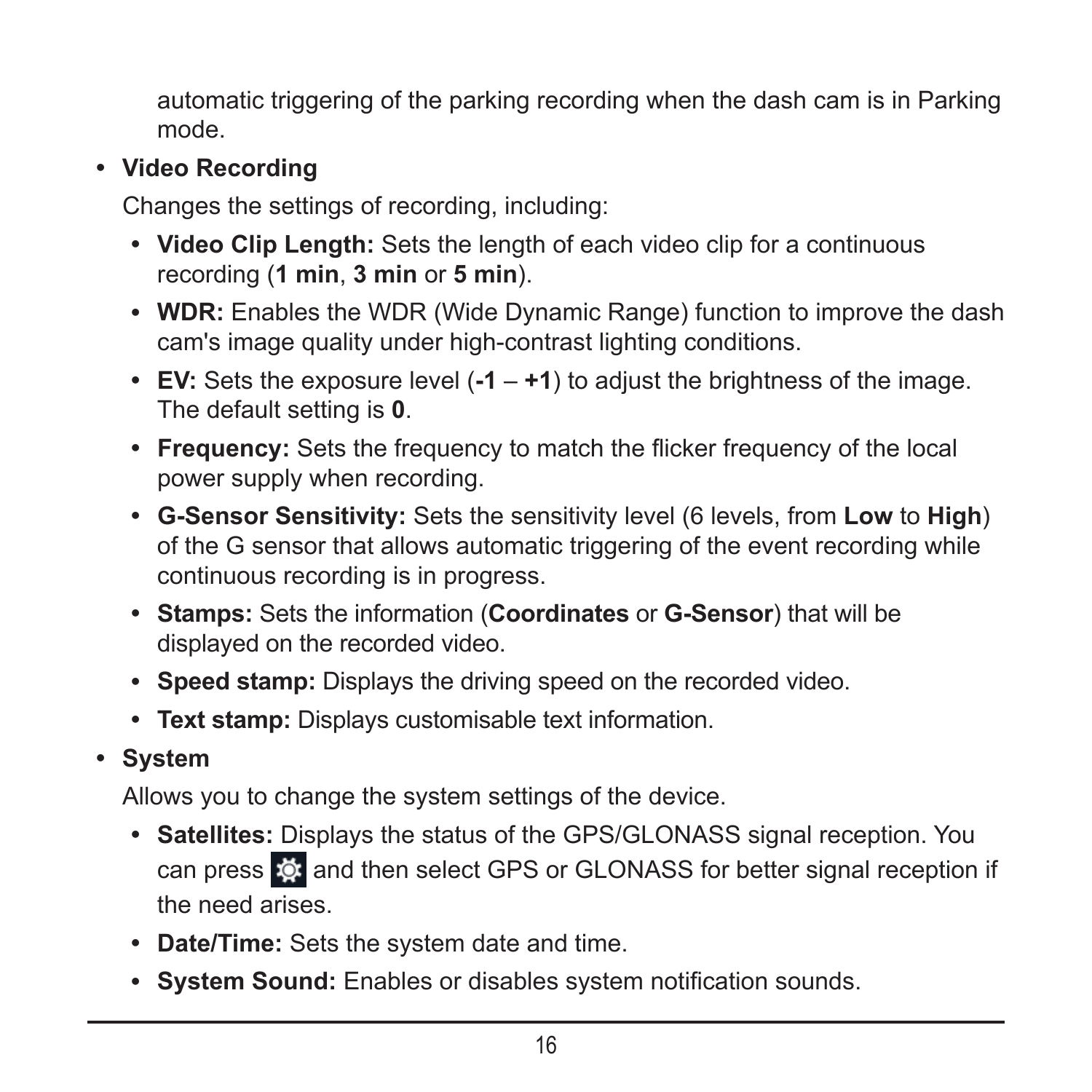- Welcome Sound: Enables or disables the notification sounds during start-up.
- **Volume:** Adjusts the volume level.
- **LCD Standby:** Selects **Always On** to keep the LCD on; or sets the timer for the LCD to turn off automatically (**10 sec**, **1 min** or **3 min**) after recording starts. Selecting **Standby** will turn off the LCD (in specified time) but still display the time and speed information.
- **Language:** Sets the language.
- **Distance Unit:** Sets the preferred distance unit.
- **Storage Allocation:** The system provides 3 default memory configurations to store the videos and photos. Select the proper configuration based on your usage.
- **Restore to Defaults:** Restores the system settings to the factory defaults.
- **Version:** Displays the software information.
- <sup>l</sup> **Format**

Formats a memory card. (All data will be erased.)

### **MiVue Manager**

MiVue Manager™ is a tool for you to view the videos recorded on a MiVue dash cam.

```
Note: Not all features are available for every model.
```
### **Installing MiVue Manager**

Download MiVue Manager from the Support page of Mio website (www.mio.com/ support) and follow the on-screen prompts to install it. Make sure to download the correct software version (Windows or Mac) according to your computer's operating system.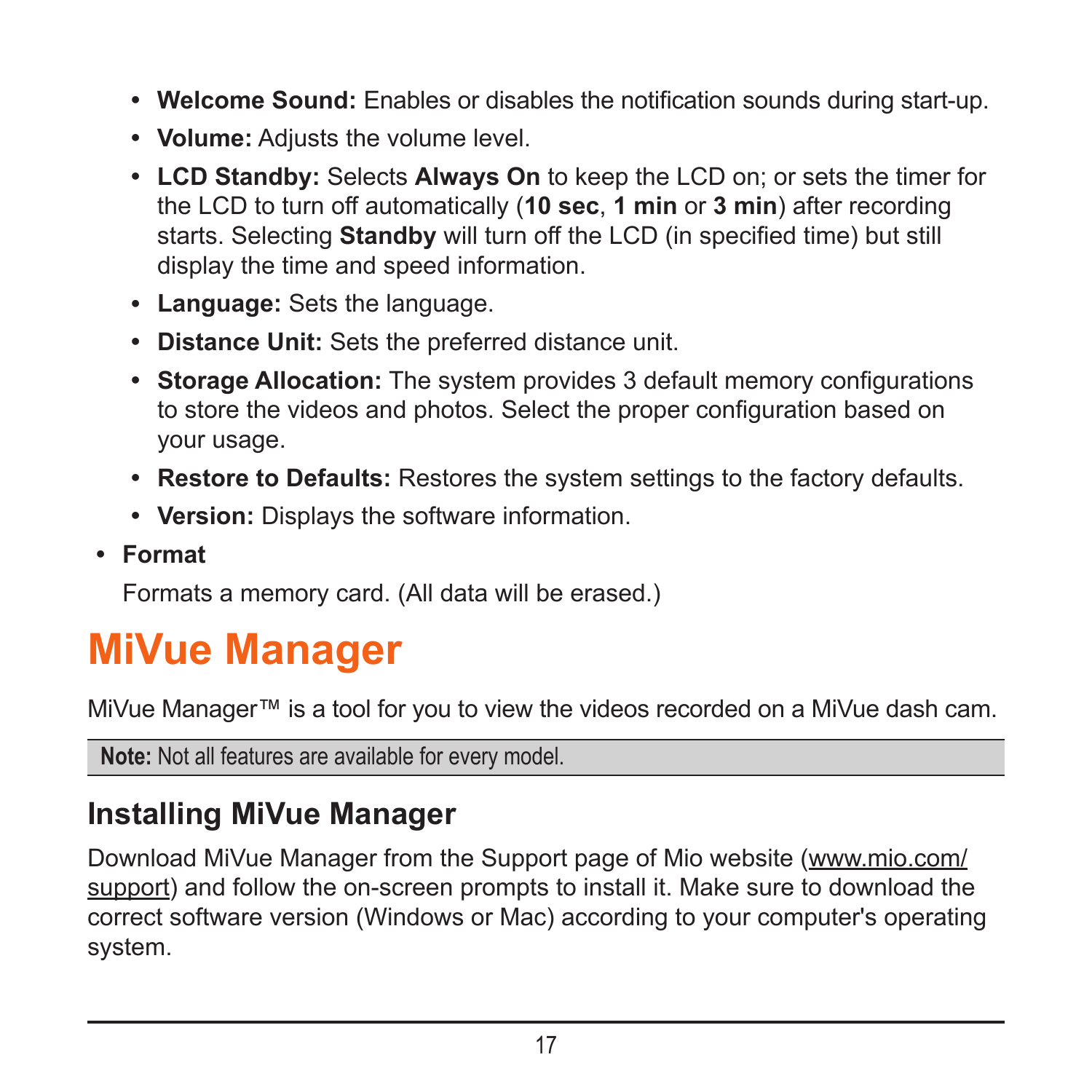### **Playing the recording files**

- 1. Remove the memory card from the dash cam and access the card on the computer via a card reader. You are advised to copy the recording files to your computer for backup and playback.
- 2. Start MiVue Manager on the computer.
	- $\cdot$  By default, MiVue Manager shows the calendar and the file list on the right.
	- $\bullet$  When a recording file exists, you will see the date marked with " $\bullet$ ," Click that date to display the files that were recorded on that date.
	- <sup>l</sup> You can select the file type to display: **Event** / **Normal** / **Parking**.
	- To display all files in the current folder, click **All**. To return to the calendar view, click **Calendar**.
- 3. Double-click the desired file on the file list to start playback.
- 4. The playback controls are described as follows:



- **1** Skips to the previous / next file on the list.
- <sup>2</sup> Starts or pauses the playback.
- 3 Changes the playback speed to 1/4x, 1/2x, 1x (default), 1.5x, or 2x.
- **4** Mutes or unmutes the volume.
- **6** Adjusts the volume level.
- **6** Plays the video in full screen.
- **2** Displays the playback progress. You can click on a point along the track bar to move directly to a different location for the playback.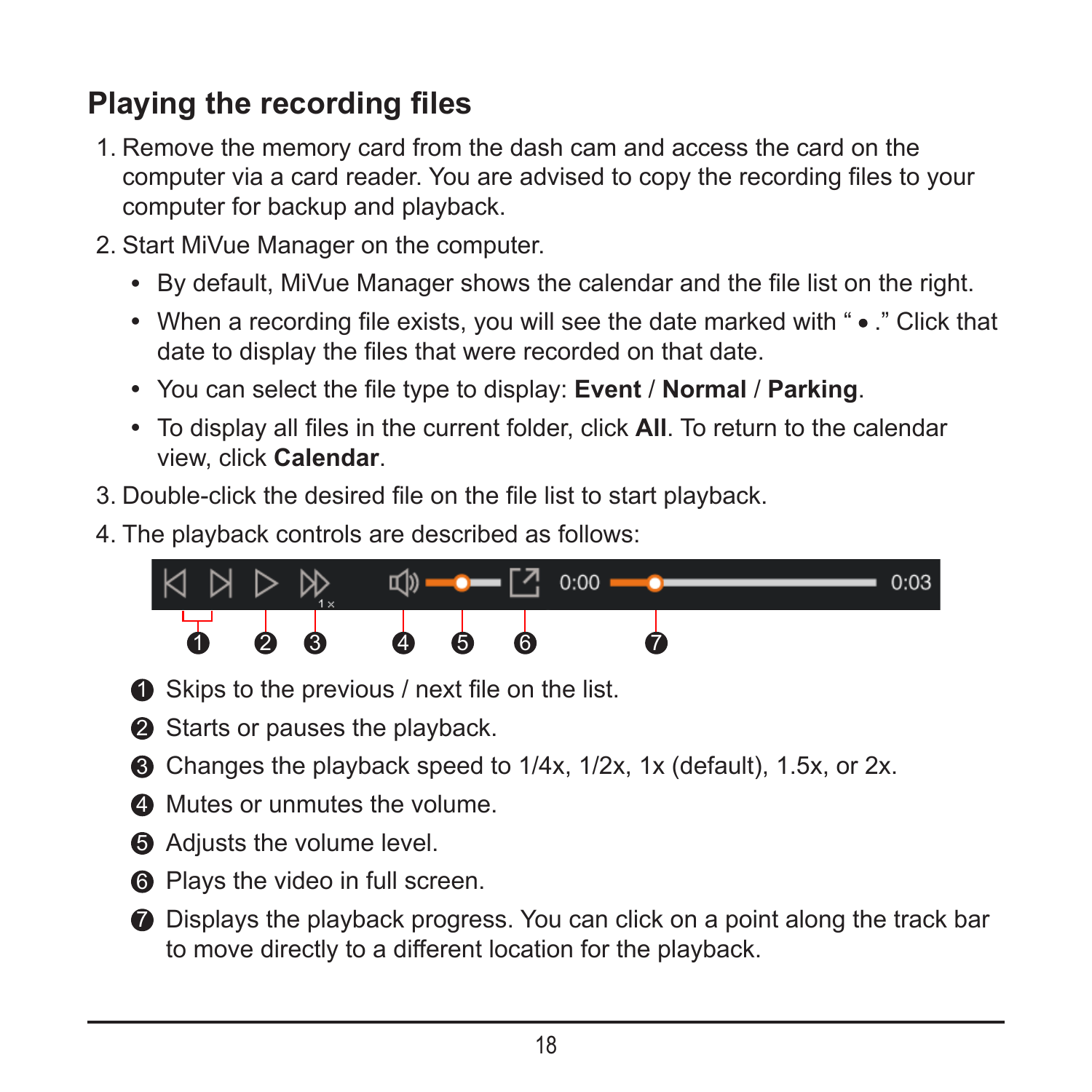- 5. During playback, you can view more driving information from the dashboard panel and the G sensor chart that are displayed below the video playback screen.
	- On the dashboard panel, click  $\langle \uparrow \rangle$  to display the map screen.
	- The G sensor chart displays data in 3-axis waveform about the car's shift forward/backward (X), to the right/left (Y) and upward/downward (Z).

**Note:** The map screen may not display when the computer is not connected to the Internet or when your MiVue model does not support the GPS function.

6. The tool bar allows you to do the following:



- **1** Selects the folder that stores the recording files.
- 2 Previews and prints the current video image.
- <sup>3</sup> Saves the selected files to the specified location on your computer.
- 4 Captures and saves the current video image to the specified location on your computer.
- **6** Opens the Settings Menu. The Settings items are described as follows:
	- **Change Language:** Sets the display language of MiVue Manager.
	- **Change Skin:** Sets the colour scheme of MiVue Manager.
	- **Check for Update:** Checks if there is any new version of MiVue Manager. (Internet access is required for this feature.)
	- **About:** Displays the version and copyright information of MiVue Manager.
- 6 Exports the GPS information of the selected file in the KML format to the specified location on your computer.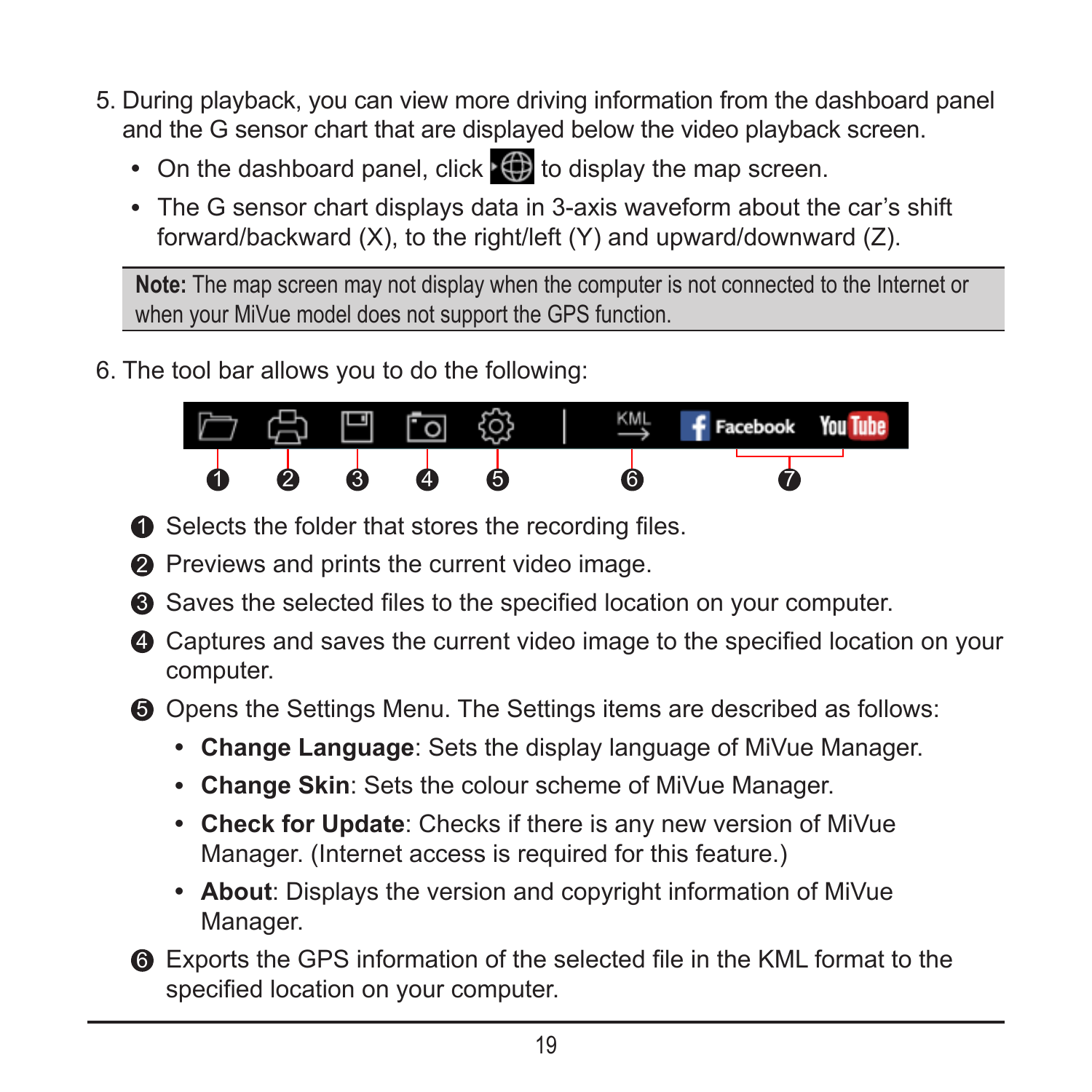7 Uploads the selected file to Facebook / YouTube™.

### **For more information**

### **Caring for your device**

Taking good care of your device will ensure trouble-free operation and reduce the risk of damage.

- Keep your device away from excessive moisture and extreme temperatures.
- Avoid exposing your device to direct sunlight or strong ultraviolet light for extended periods of time.
- Do not place anything on top of your device or drop objects on your device.
- Do not drop your device or subject it to severe shock.
- Do not subject your device to sudden and severe temperature changes. This could cause moisture condensation inside the unit, which could damage your device. In the event of moisture condensation, allow the device to dry out completely before use.
- The screen surface can easily be scratched. Avoid touching it with sharp objects. Non-adhesive generic screen protectors designed specifically for use on portable devices with LCD panels may be used to help protect the screen from minor scratches.
- Never clean your device with it powered on. Use a soft, lint-free cloth to wipe the screen and the exterior of your device.
- Do not use paper towels to clean the screen.
- Never attempt to disassemble, repair or make any modifications to your device. Disassembling, modifying or any attempt to repair could cause damage to your device, may inflict bodily harm or damage to property and will void any warranty.
- Do not store or carry flammable liquids, gases or explosive materials in the same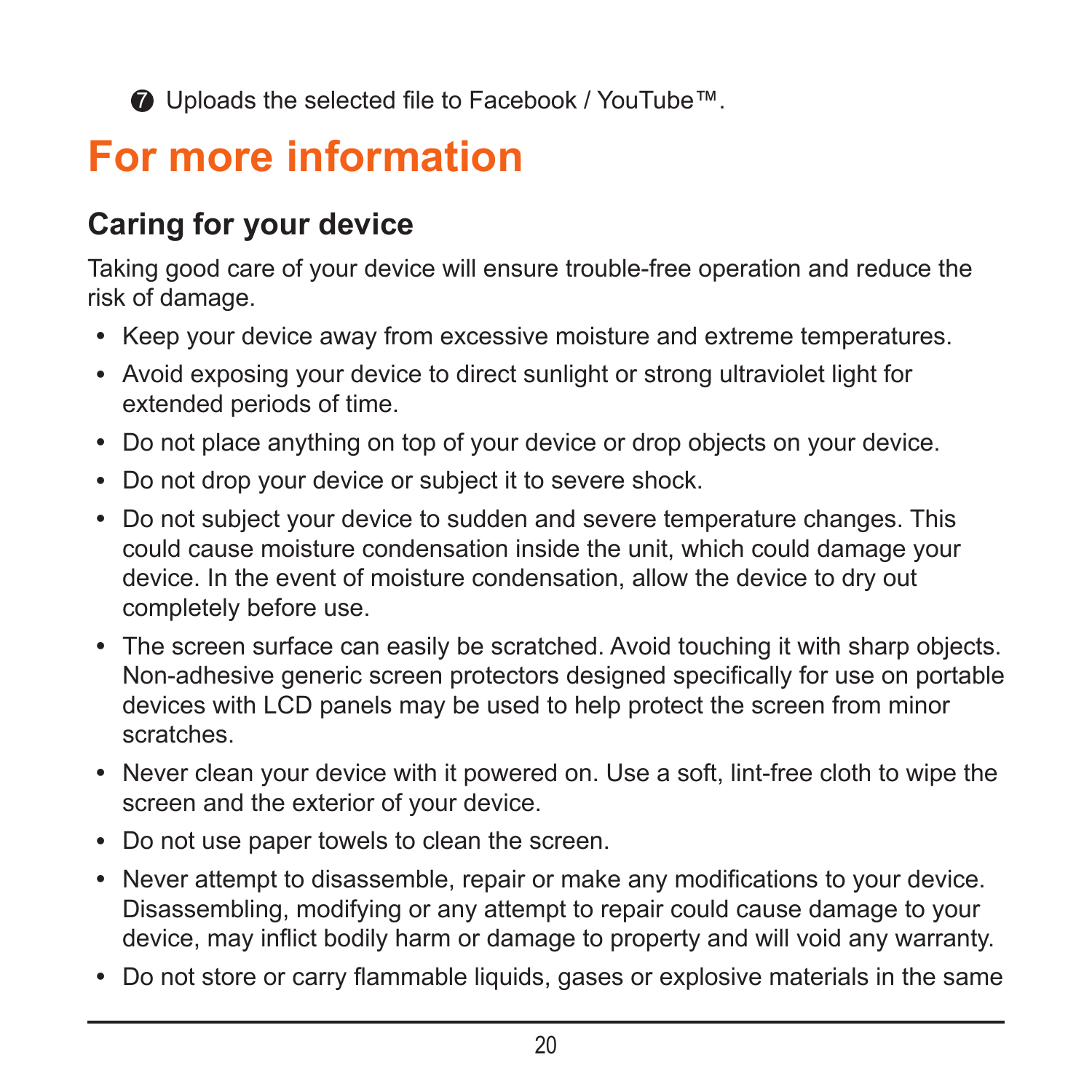compartment as your device, its parts or accessories.

- To discourage theft, do not leave the device and accessories in plain view in an unattended vehicle.
- Overheating may damage the device.

### **Safety precautions**

### **About charging**

- Use only the charger supplied with your device. Use of another type of charger may result in malfunction and/or danger.
- This product is intended to be supplied by a LISTED Power Unit marked with "LPS", "Limited Power Source" and output rated + 5 V dc / 1.0 A.

### **About the charger**

- Do not use the charger in a high moisture environment. Never touch the charger when your hands or feet are wet.
- Allow adequate ventilation around the charger when using it to operate the device or charge the battery. Do not cover the charger with paper or other objects that will reduce cooling. Do not use the charger while it is inside a carrying case.
- Connect the charger to a proper power source. The voltage requirements are found on the product case and/or packaging.
- Do not use the charger if the cord becomes damaged.
- Do not attempt to service the unit. There are no serviceable parts inside. Replace the unit if it is damaged or exposed to excess moisture.

### **About the battery**

**CAUTION!** This unit contains a non-replaceable internal Lithium Ion battery. The battery can burst or explode, releasing hazardous chemicals. To reduce the risk of fire or burns do not disassemble, crush, puncture or dispose of in fire or water.

• Use a specified battery in the equipment.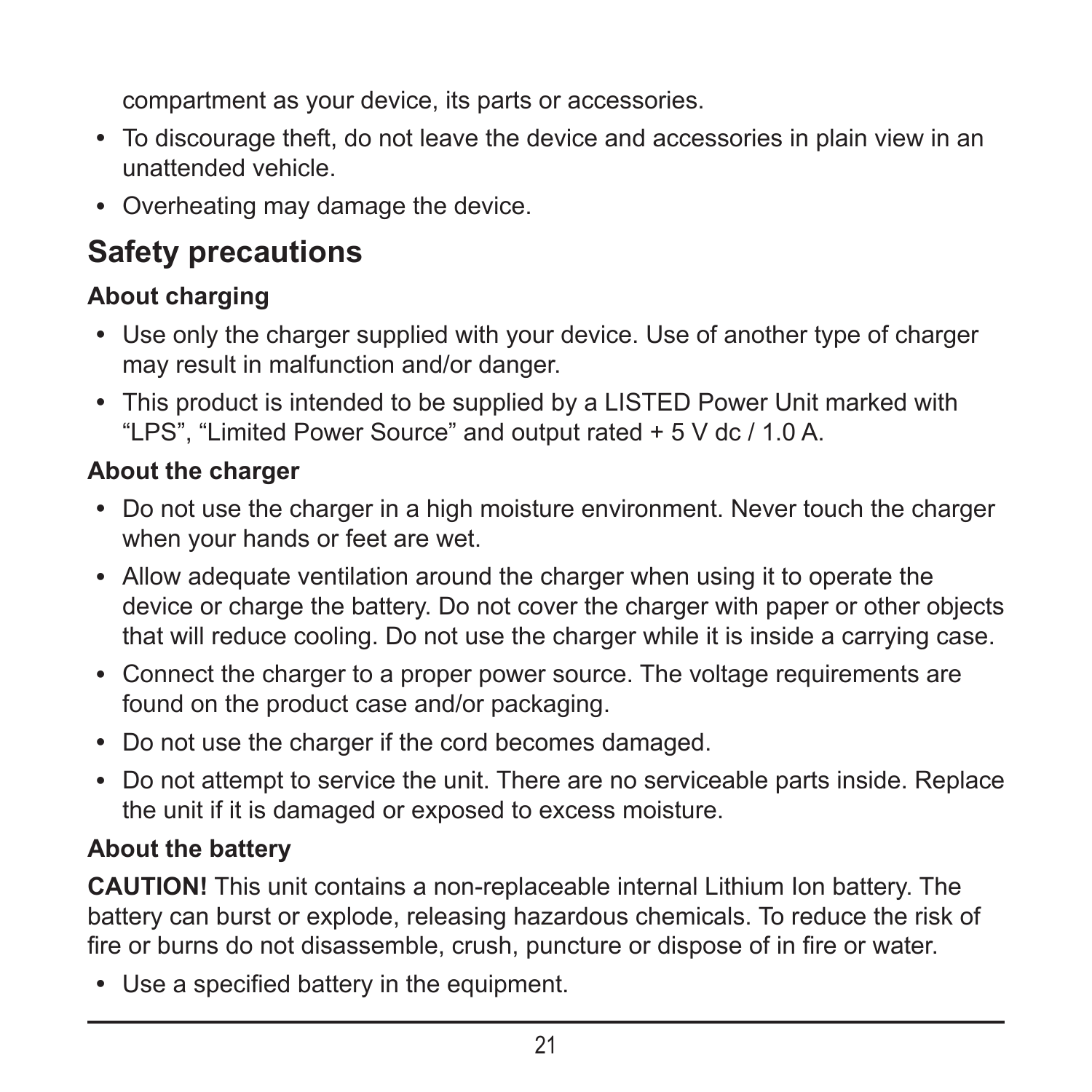- Important instructions (for service personnel only)
	- Caution! Risk of explosion if battery is replaced by an incorrect type. Dispose of used batteries according to the instructions.
	- Replace only with the same or equivalent type recommended by the manufacturer.
	- The battery must be recycled or disposed of properly.
	- Use the battery only in the specified equipment.

### **About GPS**

**Note:** This feature is not available on all models.

- GPS is operated by the United States government, which is solely responsible for the performance of GPS. Any change to the GPS system can affect the accuracy of all GPS equipment.
- <sup>l</sup> GPS satellite signals cannot pass through solid materials (except glass). When you are inside a tunnel or building, GPS positioning is not available. Signal reception can be affected by situations such as bad weather or dense overhead obstacles (such as trees, tunnels, viaducts and tall buildings).
- The GPS positioning data is for reference only.

### **Regulatory information**

For regulatory identification purposes, MiVue 730 Series is assigned a model number of N583.

Products with the CE marking comply with the Radio Equipment Directive CE (RED) (2014/53/EU) - issued by the Commission of the European Community.

Compliance with these directives implies conformity to the following European Standards: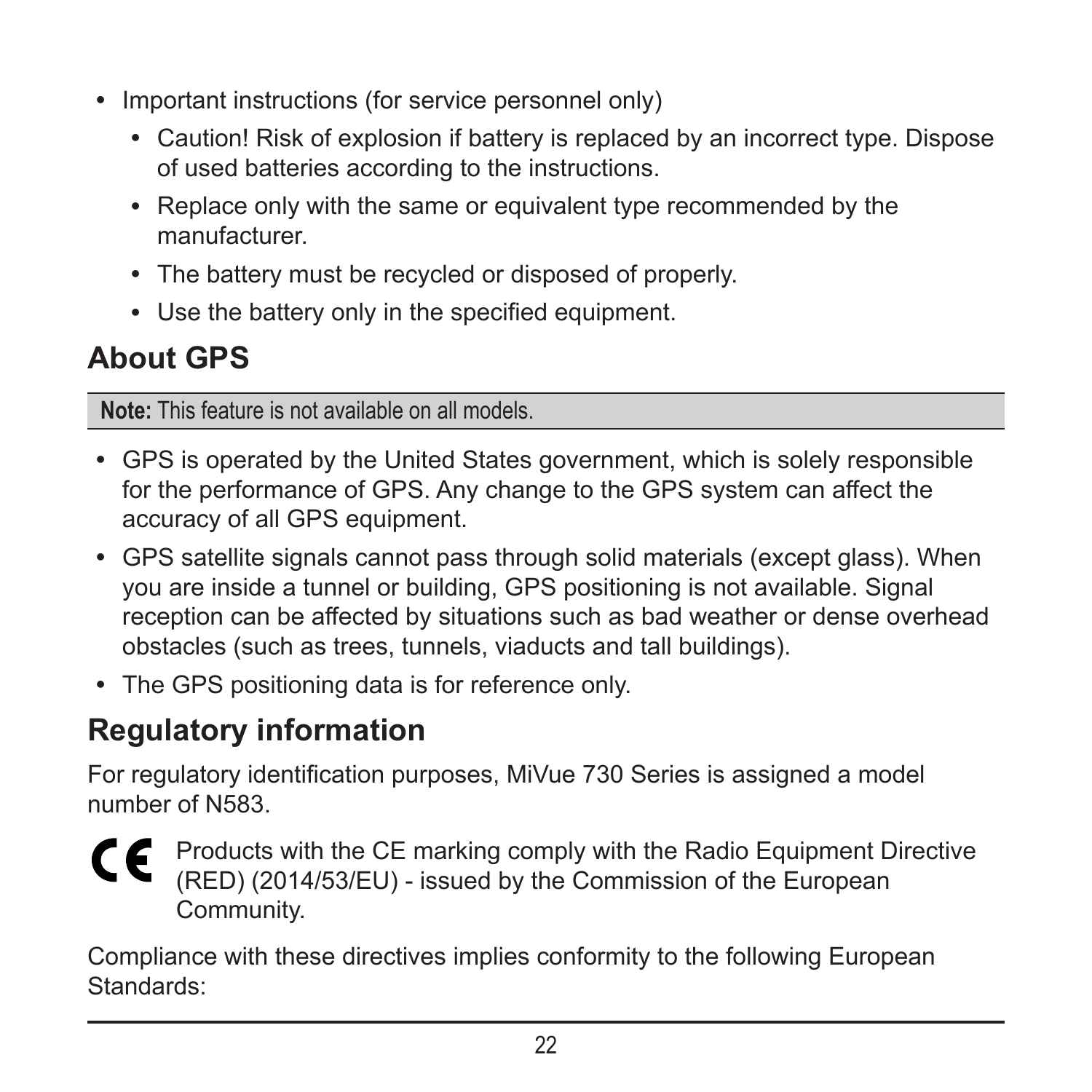EN301489-1 V2.1.1 (2017-02) Draft FTSI FN 301 489-19 V2.1.0 (2017-03) EN301489-17 V3.1.1 (2017-02) IEC 60950-1:2005 (Second Edition) + Am 1:2009 + Am 2:2013 ETSI EN 303413 V1.1.1 (2017-06) EN300328 V2.1.1 (2016-11) EN62311 (2008) EN55032:2012+AC 2013 (Class B); EN55024:2010 EN61000-3-2:2014 EN61000-3-3:2013 IEC 61000-4-2:2008 IEC 61000-4-3:2006+A1:2007+A2:2010; IEC 61000-4-4:2012; IEC 61000-4-5:2014 IEC 61000-4-6:2013 IEC 61000-4-8:2009 IEC 61000-4-11:2004 EN50498:2010(ISO7637-2)

The manufacturer cannot be held responsible for modifications made by the User and the consequences thereof, which may alter the conformity of the product with the CE Marking.

#### **Declaration of conformity**

Hereby, MiTAC declares that this N583 is in compliance with the essential requirements and other relevant provisions of Directive 2014/53/EU.